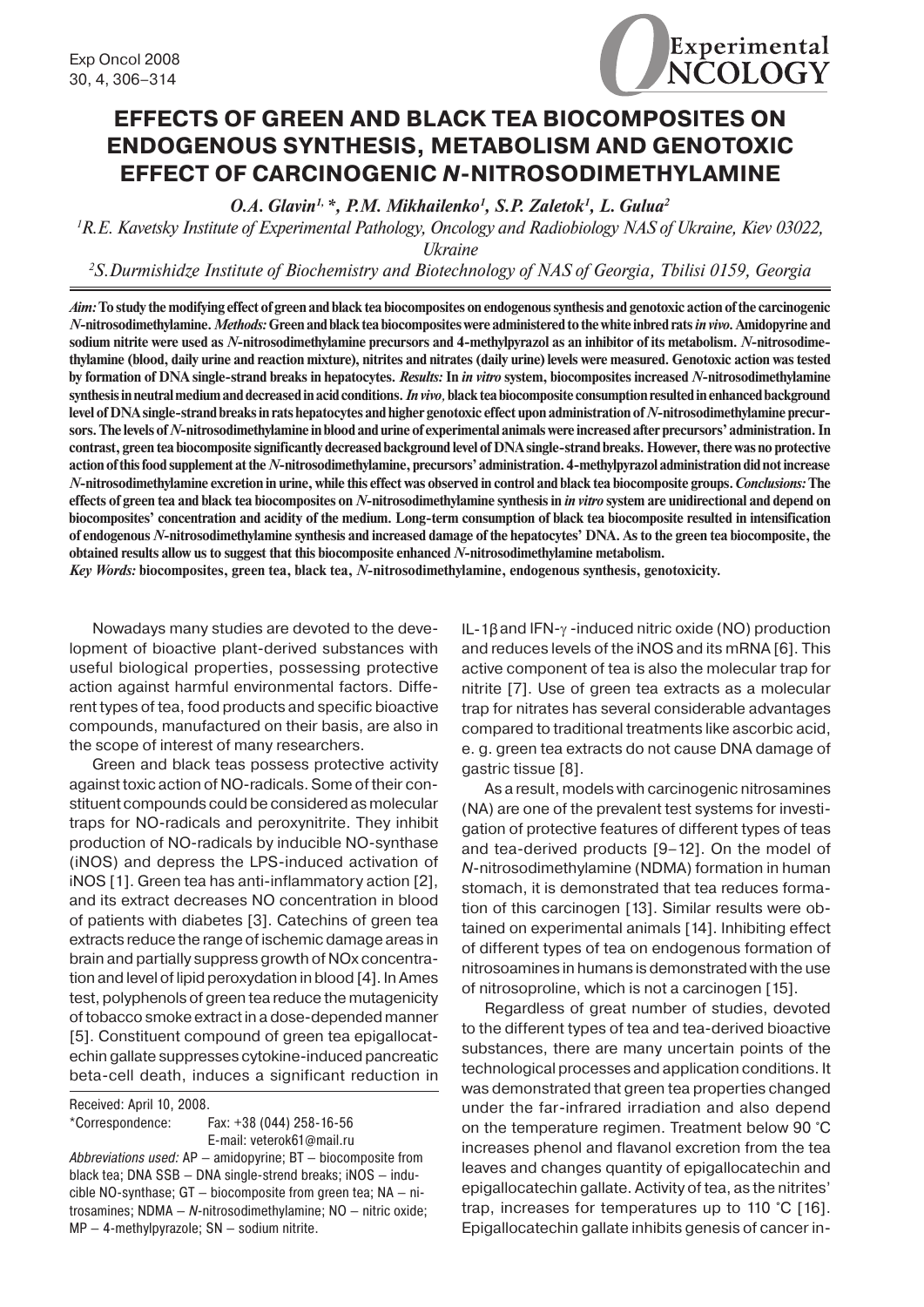duced by *N*-nitrosomethylbenzylamine action, but this effect disappears if hot water is used [17]. Reduction of the NDMA excretion with urine in humans in case of amines- and nitrates-rich diet takes place only on the fourth day of green tea consumption [18].

It is worth mentioning that the results of tea administration significantly depend on the selected experimental model. For instance, it was shown that the cell death of the primary culture of rat mesencephalic cells under the action of NO-synthase inductor, 6-hydroxydopamine modifying effect of catechins from tea, could be attributed solely to their antioxidant action. NO-synthases inhibitory effect was not observed [19].

Thus, the development of new bioactive food supplements on the basis of different tea extracts could be perspective. At the same time, it is important to explore the positive and negative effects of these supplements on the metabolism of toxic compounds. In this paper we studied the modifying effect of green and black tea biocomposites on endogenic synthesis and genotoxic action of the carcinogenic *N*-nitrosodimethylamine.

### **MATERIAL AND METHODS**

*Biocomposites from green tea and black tea.* Bioomposites from green tea (GT) and black tea (BT) were developed and produced in S.Durmishidze Institute of Biochemistry and Biotechnology of NAS of Georgia [20]. These bioactive food supplements have the following chemical composition in % of dry matter. The GT includes polyphenols  $-23.5 \pm 0.9$  (among them catechins  $-9.0 \pm 0.5$ ; the catechins found are:  $1 - (-)$  epicatechin galate,  $2 - (-)$  epigallocatehin-3-gallate,  $3 - (-)$  epicatechin,  $4 - (\pm)$  gallocatechin,  $5 - (-)$  epigallocatechin); amino acids  $-14.3 \pm 0.5$ ; pectin  $-9.5 \pm 0.6$ ; organic acids  $-5.3 \pm 0.4$ . The BT includes polyphenols  $-$  15.0  $\pm$  0.5 (among them catechins  $-3.6 \pm 0.1$ ; the catechins found are:  $1 -$ (–) epicatechin galate, 2 — (–) epigallocatehin-3gallate,  $3 - (-)$  epicatechin,  $4 - (+)$  gallocatechin,  $5 - (-)$  epigallocatechin); amino acids  $- 15 \pm 0.4$ ; pectin  $-7.0 \pm 0.3$ ; organic acids  $-5.99 \pm 0.4$ .

*Research in vivo.* Experiment was conducted on 100–150 g weight male white inbred rats from the vivarium of Institute of Experimental Pathology, Oncology and Radiobiology (IEPOR). Experimental procedures were approved by the Ethical Committee of IEPOR.

Three groups of experimental animals were studied. The animals drank clean drinking water or 1 mg/ml solutions of GT or BT biocomposites during 35 days *ad libitum*. The animals of experimental groups, which consumed GT and BT solutions, did not receive drinking water. Solutions of tea biocomposites and water had been renewed every day. Amount of consumed liquids was measured daily. After 35 days some animals were exposed to chemicals and 12 small groups (6–12 experimental animals in each) were formed from the three big experimental groups of animals: 1) control; 2) 4-methylpyrazol (MP); 3) amidopyrine (AP) + sodium nitrite (SN);  $4 MP + AP + SN$ ; 5) GT; 6) GT + MP; 7) GT + AP + SN; 8) GT + MP + AP + SN; 9) BT; 10) BT + MP; 11) BT + AP + SN; 12) BT + MP + AP + SN.

AP and SN served as NDMA precursors, and MP as inhibitor of NDMA metabolism [21, 22] were administrated on 36th day from the beginning of experiment. Water solutions of AP, SN and MP (or equivalent quantity of water) were administrated into the stomach of experimental animals by the metallic probe. AP (250 mg/kg of the body weight) and SN (125 mg/kg of the body weight) were administered simultaneously prior to transferring animals to exchange chambers. MP (75 mg/kg of the body weight) was administrated twice — 20–30 min before transfer of animals in exchange chambers and 7 h after that.

Experimental animals were killed with anesthesia 24 h after their transfer to exchange chambers. The samples of blood (5–8 ml) were collected in glass test tubes moistened by the 5% solution of sodium citrate. Samples of daily urine were collected in glass bottles with 2.5 ml 1 N sodium alkaline to inhibit possible NDMA synthesis in excreted urine. Urine sample volume was measured.

The 0.5 ml of urine was used for nitrites determination and the same volume was used for nitrates determination. Remaining urine was used for volatile NA determination. NA and nitrites determination was conducted immediately after urine collection. Samples for determination of nitrates were kept at –18 °C. The livers of experimental animals were perfused with cold (4 °C) 0.27 M citrate buffer, рН 7.4. Samples of liver for determination of DNA single-strand breaks (DNA SSB) levels in hepatocytes were frozen and stored in liquid nitrogen.

*Model experiments.* The effects of GT and BT biocomposites on NDMA synthesis from AP and SN were investigated in model experimental system. Experiments were conducted at the different acidity of reagent mixture and GT or BT biocomposites concentrations. Maximum final concentration of HCl in reagent mixture was close to its concentration in the stomach content of control rats [23]. To simulate hypoacidity and dilution of the stomach content in the process of AP, SN and MP administration, in this experiments either the lower HCl concentration was used or distillated water was added in reagent mixture instead of HCl. Considering that the average volume of rat's stomach is 6 ml and taking into account AP and SN solutions volumes and concentrations that were administered in *in vivo* investigation, the reagent mixture was composed of AP (50 mg/ml), SN (25 mg/ml), GT/BT in concentrations 2 or 0.5 mg/ml and HCl (0.06, 0.012 and 0.006 M)/H<sub>2</sub>O at the ratio  $-1:1:3:1$  v/v. The samples were incubated for 45 min, at 37 °C in darkness. Distilled water was used to simulate strong hypoacidity conditions in stomach. The influence of the GT and BT biocomposites on acidity of reagents' mixtures was studied before the investigations of NDMA synthesis, because there is direct association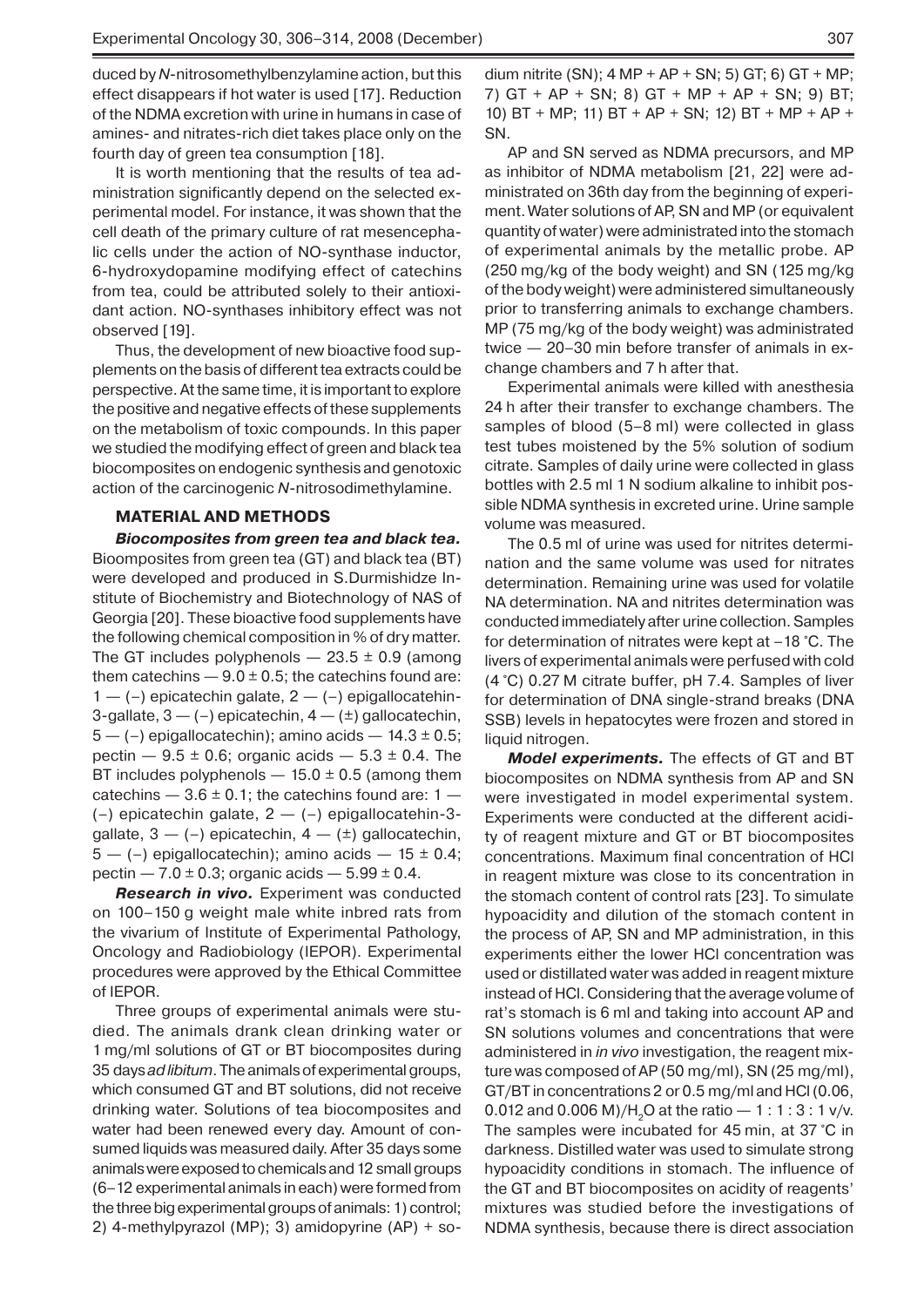between the decrease of reaction medium pH and SN nitrosation reaction rate. Value of pH of reagents' mixtures was measured twice: immediately after preparation of reaction mixture and in 45 min. During incubation of mixtures, pH lowered. For the highest HCl concentration, difference between pH values at the beginning and the end of incubation was less than 0.1. For other samples difference was more significant — 0.2–0.4. These changes were more significant (up to 0.5 pH un.) in the case of higher biocomposites concentration, 2 mg/l. At the final concentration of HCl 0.001 M/l in reagent mixtures, pH value didn't vary significantly from mixtures with distilled water instead the HCl. According to results of pH measurements, HCl concentrations of 0.06 N and 0.012 N were selected for NDMA synthesis investigation. Reaction was stopped by adding 1 N NaOH (final pH 7–9). NDMA extraction was conducted immediately after end of reagent mixtures incubation.

*Determination of NA in blood and urine samples*  was conducted by means of double distillation with an aquatic pair from a neutral and alkaline medium followed by NA extraction in a dichloromethane and consequent concentration of water-free extract under the stream of gaseous nitrogen and light heating [24]. The internal standard (1 ml alcohol solution of nitrosodipropyleamine, 2 μg/ml) was added to the samples before distillation for determination of the degree of NA extraction. Extracts of NA in dichloromethane were stored at 4–7 °C before their concentration. Concentrated NA extracts were stored at –18 °C.

For the blood samples, NA was extracted with ethylacetate in proportion 1 : 1 (v : v) three times with vigorous mixing for 30 s before distillation. Anhydrous sodium sulfate (1–2 g) was added to combined extract and it was stored in a refrigerator at –18 °C before standard procedure. Treatment of urine samples was conducted immediately using the method of NA distillation with the water steam. NA level was evaluated using a system of gas-liquid chromatograph with "ТЕА-502А" analyzer as a detector [25]. Determination of individual NA and computation of their amount were performed using retention times and area of standard NA peaks.

During *in vitro* investigation we used a modified method for NDMA measurement. According to this modified method, we did not add NDPA as an internal standard. The final volume of NA extracts was increased to 25 ml by dichloromethane, and NDMA measuring was conducted without extracts concentration. These modifications in the method were used because volume of reagent mixtures was not limited, and the main losses of NA take place on the step of concentration of dichloromethane extracts. Therefore, it was difficult to predict the amount of internal standard for samples with very high variation of NDMA amount.

*Determination of nitrites and nitrates in urine.* Analysis of nitrites concentration was conducted using the method of Green [26, 27]. 1.5 ml of the distilled water was added to urine sample (0.5 ml) and was

centrifugated for 20 min at 3000 rpm. The samples cleared from urocheras were used for determination of nitrites. Since Green reagent and samples of urine had the individual color, the obtained results needed correction. For this purpose we measured absorption of control solutions in which only distilled water was added instead of the urine or Green reagent.

For determination of nitrates in the urine samples, nitrates were reduced to nitrites by cadmium column [28]. 0.5 ml of the distilled water was added to the sample of urine (0.5 ml) and centrifugated for 20 min at 3000 rpm. The samples cleared from feculence were used for nitrates reduction. 0.25 ml ammonium buffer, pH 9.6, was added to the sample and passed through the column with metallic cadmium (1 drop at 20–40 s). The sample was washed from a column by distilled water. The final volume of the sample with the reduced nitrates was 3 ml. Then the content of nitrites was determined as described above.

*Genotoxic test.* DNA SSB determination was conducted according to the method of G. Ahnstrom and K. Erixon [29] with modification of A.I. Gaziev *et al.* [30]. Granular hydroxyapatite was prepared. Its physical and chemical properties were verified by A. Mazin *et al*. [31]. The frozen samples of liver were thawed in a refrigerator before the isolation of hepatocytes for analysis.

*Statistical analysis.* Analysis of results was conducted using Student's *t*-criterium. Linear regressive analysis was used for the calculation of coefficients in calibrate formulas for determination of nitrites and for estimation of consumption of drinking-water and solutions of GT and BT by experimental animals [32].

## **RESULTS**

*Consumption of drinking water and solutions of BT and GT by experimental animals.* Effects of bioactive substances is dependent on the regimen of their consumption by experimental animals. The experimental animals obtained the solutions of GT- or BT- biocomposites *ad libitum*, and amount of consumed liquids was measured daily. Average daily consumption of GT solution (28.62  $\pm$  0.97 ml/animal/day, 36 animals per group) and BT solution (26.32  $\pm$  1.14 ml/animal/day, 36 animals per group) for the 35 days term was reliably greater than the consumption of drinking water  $(22.79 \pm 1.12 \text{ ml}/\text{animal}/\text{day}, 38 \text{ animals per group}).$ For control animals that consumed drinking water, the volume of liquid consumption practically did not change for the whole experiment. For BT and GT groups, there was reverse correlation between time and volume of the tea biocomposites consumption. Liquid consumption was decreased 1.3-fold for GT group and 1.6-fold for BT group at the 35 day of biocomposites administration in comparison with the first day of experiment.

Genotoxic action of endogenous NDMA may be changed by altered excretion of carcinogen and/or its precursors with urine. The average urine excretion was measured one day after putting rats in exchange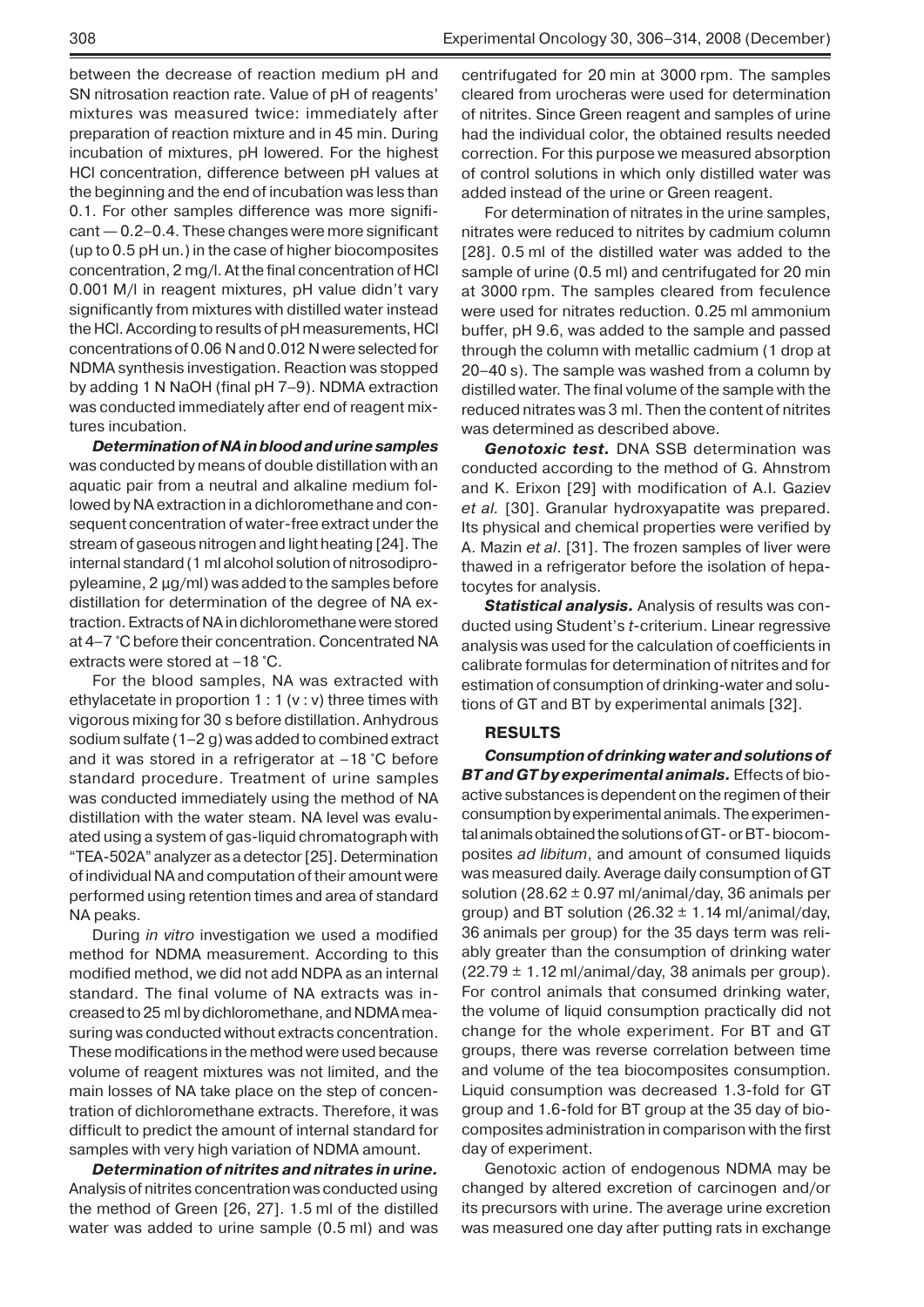chambers. Differences were statistically unreliable:  $39.8 \pm 1.9$  ml/kg of the body weight for control animals,  $33.9 \pm 3.4$  ml/kg body weight for BT group and  $35.6 \pm 1.5$  ml/kg body weight for GT group. In addition, in group 8 three animals died during the first 6 h after administration of precursors.

*Endogenous synthesis and metabolism of carcinogenic NDMA in vivo.* Levels of the NDMA contents in blood of experimental animals and its excretion with urine are shown in Table 1. In blood and in daily urine of control groups of animals that drank only water or only GT or BT solutions, NA was not found (groups 1, 5 and 9). Administration of MP to the experimental animals also did not lead to appearance of this carcinogen in blood and urine (groups 2, 6 and 10).

24 h after administration of NDMA precursors and its metabolism inhibitor MP to the animals of control group (drinking water), this carcinogen was excreted with urine in amounts over detection limit, and some amount of the formed NDMA continued to circulate in blood (group 4). Without MP action (group 3), most of NDMA generated from AP and SN was metabolized. NDMA in blood was found in small concentration only in 1 of 10 animals of the group, in small concentration. The NDMA excretion with urine was 13-fold lower (Table 1). In group 12 that consumed BT biocomposite, NDMA excretion with urine at MP action was nearly 10 times higher than in the control animals (group 4). The contents of NDMA in blood after AP and SN administration was also 1.5-fold higher. These effects can be attributed to the intensified synthesis of carcinogen in stomach. In the absence of MP (group 11), NDMA level in urine decreased by two orders of magnitude. In group 11, as well as in the control group 3, NDMA was found in blood of 1 animal out of 10 (see Table 1).

However, most striking difference was observed in GT-receiving groups *versus* control animals (groups 1–4). After AP and SN with MP administration (group 8), increase of NDMA excretion with urine was 3.7 times lower than in control group 4. Moreover, concentration of NDMA in blood decreased 34.4-fold. At the same time, without MP (group 7), the NDMA excretion with urine did not change. Furthermore, this carcinogen was not detected in blood even after administration of its precursors (see Table 1).

*Effects of GT and BT consumption on genotoxic action of endogenous NDMA synthesis.* The **Table 1.** NDMA contents in the blood of experimental animals and its excretion with daily urine

genotoxic action of endogenous NDMA was estimated by the level of DNA SSB in hepatocytes. The consumption of BT and GT changed the level of DNA damage in hepatocytes. In the BT group level of DNA SSB was 1.3-fold higher than in control group. In contrary, GT exhibited cell-protective action. In GT-consuming groups DNA SSB level was decreased 2.7-fold (significant differences, *P* < 0.05). MP administration did not influence on these indexes (Figure).



**Figure.** Rate of DNA SSB (%) in the hepatocytes of rats, which consumed extracts of BT or GT at the endogenous NDMA synthesis. C (control) — animals without MP, AP and SN administration. Changes in DNA SSB were significant in comparison with: \*control group; \*\*with group, which received water in C, MP, AP + SN and MP + AP + SM groups; \*\*\*GT group in C, MP, AP + SN and  $MP + AP + SM$  groups ( $P < 0.05$ , n = 9 for group 1, n = 5 for group 2, and  $n = 6$  for groups  $3-12$ ).

In the case of endogenous NDMA synthesis as a result of AP and SN administration, level of DNA SSB in control group of animals increased almost 3-fold. MP administration completely annihilated this negative effect, caused by action of the endogenously synthesized carcinogen. In experimental groups, the level of DNA SSB was increased by 15.1% for the GT group and by 19.5% for BT group. These rates were higher than in the control group — in the latter only 12.61% of DNA SSB level increase was detected. MP practically canceled the negative influence of NDMA synthesis in the water and BT groups, but MP action in the GT group was less effective (see Figure).

Thus, BT influence on the genetoxic action of NDMA was negative, because during its consumption background level of DNA SSB in hepatocytes was elevated. GT action, in contrary, was positive. A level of damage at the NDMA endogenous synthesis in GT-receiving group was the lowest among all the groups. Such effect can

|                  | Control                                           | МP                                                | $AP + SN$                                                                          | $MP + AP + SN$                                                                           |  |
|------------------|---------------------------------------------------|---------------------------------------------------|------------------------------------------------------------------------------------|------------------------------------------------------------------------------------------|--|
|                  | NDMA contents in a blood, µq/l                    |                                                   |                                                                                    |                                                                                          |  |
| Drinking-water   | $0 \pm 0^{4, 8, 12^*}$                            | $0 \pm 0^{4, 8, 12}$                              | $1.51 \pm 1.51^{4,8,12}$                                                           | $350.51 \pm 72.07$ <sup>1</sup> , 2, 3, 5, 6, 7, 8, 9, 10, 11                            |  |
| Green tea        | (group 1, $n = 8$ )<br>$0 \pm 0^{4, 8, 12}$       | (group 2, $n = 8$ )<br>$0 \pm 0^{4, 8, 12}$       | (group 3, $n = 10$ )<br>$0 \pm 0^{4, 8, 12}$                                       | (group 4, $n = 10$ )<br>$10.20 \pm 2.49$ <sup>1</sup> , 2, 3, 4, 5, 6, 7, 9, 10, 11, 12  |  |
| <b>Black tea</b> | (group 5, $n = 8$ )<br>$0 \pm 0^{4, 8, 12}$       | (group 6, $n = 8$ )<br>$0 \pm 0^{4, 8, 12}$       | (group $7, n = 10$ )<br>$2.12 \pm 2.12^{4,8,12}$                                   | (group $8$ , $n = 9$ )<br>$514.56 \pm 161.46$ <sup>1</sup> , 2, 3, 5, 6, 7, 8, 9, 10, 11 |  |
|                  | (group $9, n = 8$ )                               | (group 10, $n = 6$ )                              | (group 11, $n = 10$ )<br>NDMA excretion with daily urine, ug/kg of the body weight | (group 12, $n = 9$ )                                                                     |  |
| Drinking-water   | $0 \pm 0^{3, 4, 7, 8, 11, 12}$                    | $0 \pm 0^{3, 4, 7, 8, 11, 12}$                    | $2.78 \pm 0.28$ <sup>1</sup> , 2, 4, 5, 6, 8, 9, 10, 12                            | $36.46 \pm 9.00$ <sup>1, 2, 3, 5, 6, 7, 8, 9, 10, 11, 12</sup>                           |  |
| Green tea        | (group 1, $n = 9$ )<br>$0 \pm 0^{3, 4, 7, 8, 12}$ | (group 2, $n = 8$ )<br>$0 \pm 0^{3, 4, 7, 8, 12}$ | (group $3, n = 9$ )<br>$10.17 \pm 3.47$ <sup>1</sup> , 2, 4, 5, 6, 9, 10, 12       | (group 4, $n = 10$ )<br>$9.87 \pm 1.66$ <sup>1, 2, 3, 4, 5, 6, 9, 10, 12</sup>           |  |
| <b>Black tea</b> | (group 5, $n = 8$ )<br>$0 \pm 0^{3, 4, 7, 8, 12}$ | (group 6, $n = 8$ )<br>$0 \pm 0^{3, 4, 7, 8, 12}$ | (group $7, n = 10$ )<br>$3.50 \pm 1.34^{1,2,4,12}$                                 | (group $8, n = 10$ )<br>$354.08 \pm 112.10$ <sup>1, 2, 3, 4, 5, 6, 7, 8, 9, 10, 11</sup> |  |
|                  | (group 9, $n = 7$ )                               | (group 10, $n = 6$ )                              | (group 11, $n = 10$ )                                                              | (group 12, $n = 9$ )                                                                     |  |

*Notes:* \*in up right angle indicated numbers of experimental groups, to which are statistical differences, *P* < 0.05; n — number of animals in groups.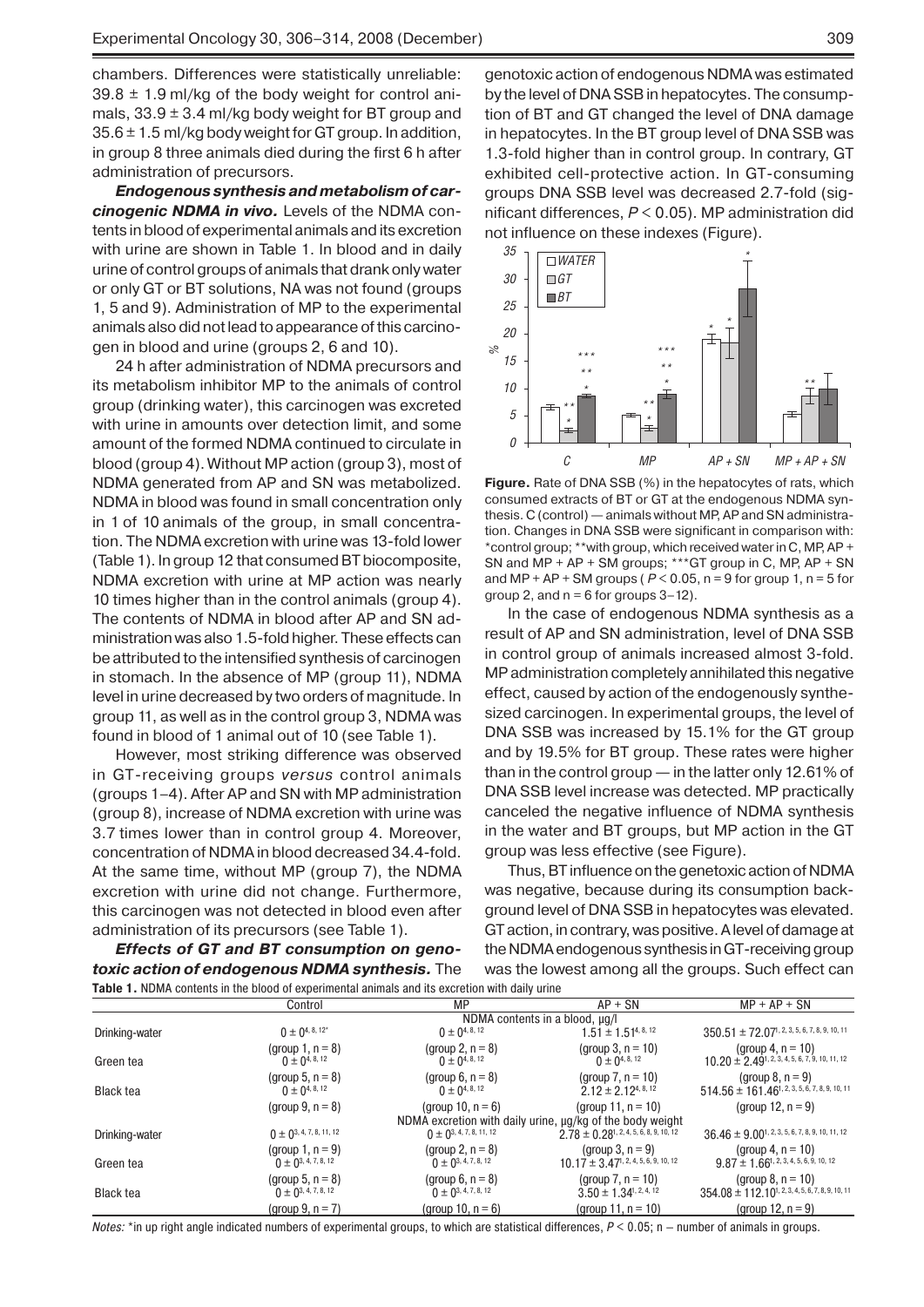probably be attributed to the general protective effect of the GT consumption and considerable decrease of background level of DNA damage.

*Excretion of nitrites and nitrates with the urine of experimental animals.* Endogenous NA synthesis and its genotoxic action can depend on intensity of nitrosation agents excretion from organism. Therefore, the excretion of nitrites and nitrates with daily urine of experimental rats was studied.

For animals that consumed solutions of tea biocomposites instead of water, there was a tendency for the decrease of nitrites excretion with urine and statistical decrease of nitrates excretion approximately 2-fold. After MP administration, we observed increase of nitrites excretion with urine for control animals (2.7 times) and for BT-receiving rats (1.4 times). Excretion of nitrates for control animals, on the contrary, reduced 1.7-fold (see Table 2).

Intragastric administration of SN at high doses considerably increased nitrites excretion with urine (9–15 times). For animals that drank solutions of the tea biocomposites, nitrites excretion with urine was more intensive — statistically significant increase for GT and tendency of increase for BT. Administration of MP with SN resulted in decrease of nitrites excretion for the animals of GT group (1.4 times) and nitrites increased excretion for the animals of the control group (at the level of tendency) and, especially, for the rats of BT group (1.5 times) (see Table 2).

It should be noted that the main fraction of SN administered to the animals was excreted with urine in form of nitrates. Considerable difference between the control group (drinking water) and GT- and BT-groups was not observed. On the average, 18% of SN, which was administrated to the experimental animals, was excreted with daily urine in the form of nitrates. After administration of SN with MP, for animals that consumed tea biocomposites, nitrates excretion with urine decreased approximately by 30%. For control animals **Table 2.** Excretion of nitrites and nitrates with daily urine for experimental animals, which consumed BT and GT extracts

there was only an insignificant tendency toward increase (see Table 2).

*Effects of BT and GT on NDMA synthesis in in vitro model system.* Modifying effects of GT and BT on endogenous synthesis and genotoxic action of NDMA can be attributed to both changes in the repair and metabolic systems of organism, and its influence on formation of the above mentioned carcinogen from its precursors. To clarify the precise mechanism, we conducted an *in vitro* investigation, focused on the influence of GT and BT on the NDMA synthesis from its precursors, AP and SN.

Results of NDMA synthesis in model mixtures are presented in Table 3. In the control mixture with distilled water (instead of GT or BT biocomposites without HCl) there was no NDMA synthesis. When the concentration of HCl increased from 0.002 to 0.01 M, the amount of NDMA, generated during 45 min, raised by order of magnitude.

Replacement of distilled water in the reaction mixtures by GT or BT biocomposites resulted in NDMA synthesis changes that depended on pH. If pH values were neutral, the presence of GT and BT biocomposites led to low NDMA formation, which was not observed in control mixture. There were no statistical changes in NDMA synthesis if different biocomposites or their concentrations were used (see Table 3).

Quite different influence of tea biocomposites was observed in the case of acidic conditions in the mixtures. In mixtures containing 0.002 M HCl, the NDMA synthesis decreased significantly (8.3–15.7-fold). There was no statistical difference between GT and BT action. However, we observed correlation between tea biocomposites concentration and levels of NDMA synthesis: higher concentration of the tea biocomposites inhibited NDMA synthesis more evidently (see Table 3).

Under the highest concentration of HCl in reaction mixture (0.01 M), inhibition of NDMA synthesis was observed only at higher BT or GT biocomposites con-

|                  | Control                                                         | MP.                                          | $AP + SN$                                                 | $MP + AP + SN$                                                  |  |
|------------------|-----------------------------------------------------------------|----------------------------------------------|-----------------------------------------------------------|-----------------------------------------------------------------|--|
|                  | Nitrites, mg nitrite-ion/kg of the body mass                    |                                              |                                                           |                                                                 |  |
| Drinking-water   | $0.021 \pm 0.002^{2, 3, 4, 7, 8, 11, 12^{*}}$                   | $0.057 \pm 0.017^{1, 3, 4, 5, 7, 8, 11, 12}$ | $0.194 \pm 0.015^{1, 2, 5, 6, 7, 9, 10, 12}$              | $0.225 \pm 0.032^{1, 2, 5, 6, 9, 10, 12}$                       |  |
|                  | (group 1, $n = 9$ )                                             | (group $2, n=8$ )                            | $(group 3, n=9)$                                          | (group 4, $n=10$ )                                              |  |
| Green tea        | $0.018 \pm 0.001^{2, 3, 4, 7, 8, 10, 11, 12}$                   | $0.020 \pm 0.002^{3, 4, 7, 8, 11, 12}$       | $0.252 \pm 0.016$ <sup>1</sup> , 2, 3, 5, 6, 8, 9, 10, 12 | $0.178 \pm 0.015$ <sup>1</sup> , 2, 5, 6, 7, 9, 10, 11, 12      |  |
|                  | (group 5, $n = 8$ )                                             | (group 6, $n = 8$ )                          | (group 7, $n = 10$ )                                      | (group $8, n = 10$ )                                            |  |
| <b>Black tea</b> | $0.017 \pm 0.002^{3, 4, 7, 8, 10, 11, 12}$                      | $0.024 \pm 0.001^{3, 4, 5, 7, 8, 9, 11, 12}$ | $0.269 \pm 0.035$ <sup>1</sup> , 2, 5, 6, 8, 9, 10, 12    | $0.412 \pm 0.039$ <sup>1</sup> , 2, 3, 4, 5, 6, 7, 8, 9, 10, 11 |  |
|                  | (group 9, $n = 7$ )                                             | (group 10, $n = 6$ )                         | (group 11, $n = 10$ )                                     | (group 12, $n = 9$ )                                            |  |
|                  | Nitrates, nitrate, azotate mg nitrate-ion/kg of the body weight |                                              |                                                           |                                                                 |  |
| Drinking-water   | $1.02 \pm 0.12^{2, 3, 4, 5, 6, 7, 8, 9, 11, 12}$                | $0.59 \pm 0.06^{1, 3, 4, 7, 8, 11, 12}$      | $28.68 \pm 1.36^{1, 2, 5, 6, 8, 9, 10, 11}$               | $25.59 \pm 2.25^{1, 2, 5, 6, 8, 9, 10}$                         |  |
|                  | (group 1, $n = 8$ )                                             | $(group 2, n=8)$                             | (group $3, n = 8$ )                                       | (group 4, $n = 8$ )                                             |  |
| Green tea        | $0.55 \pm 0.04^{1, 3, 4, 7, 8, 11, 12}$                         | $0.59 \pm 0.05^{1, 3, 4, 7, 8, 11, 12}$      | $30.62 \pm 1.65^{1, 2, 5, 6, 8, 9, 10, 12}$               | $19.37 \pm 1.35^{1, 2, 3, 4, 5, 6, 7, 9, 10, 11}$               |  |
|                  | (group 5, $n = 8$ )                                             | (group $6, n=8$ )                            | (group $7, n = 8$ )                                       | (group $8, n = 8$ )                                             |  |
| <b>Black tea</b> | $0.49 \pm 0.12$ <sup>1, 3, 4, 7, 8, 11, 12</sup>                | $0.51 \pm 0.08^{3, 4, 7, 8, 11, 12}$         | $31.48 \pm 2.96^{1, 2, 5, 6, 8, 9, 10, 12}$               | $20.03 \pm 3.05$ <sup>1</sup> , 2, 3, 5, 6, 7, 9, 10, 11        |  |
|                  | (group 9, $n = 8$ )                                             | (group $10, n=8$ )                           | (group 11, $n = 8$ )                                      | (group 12, $n = 8$ )                                            |  |

\*In up right angle indicated numbers of experimental groups, to which are statistical differences, $P < 0.05$ ; n – number of animals in groups.. **Table 3. NDMA** synthesis (µg/l of reaction mixture) from AP and SN after 45 min incubation

|                |       | $H_{\alpha}0$                                      | Final HCI concentration                         |                                                           |  |
|----------------|-------|----------------------------------------------------|-------------------------------------------------|-----------------------------------------------------------|--|
|                | mg/ml |                                                    | $0.002$ M/I                                     | $0.01$ M/I                                                |  |
| H <sub>0</sub> |       | $0^{2-15^*}$ (variant 1)                           | $3929.0 \pm 322.8^{1-5,7-15}$ (variant 6)       | 40163.3 ± 4063.5 $1-10$ , $13-15$ (variant 11)            |  |
| <b>BT</b>      | 0.5   | 79.0 $\pm$ 7.1 <sup>1, 4–15</sup> (variant 2)      | $476.8 \pm 103.0^{1-6, 11-15}$ (variant 7)      | 54241.1 $\pm$ 5186.6 <sup>1-10, 13, 15</sup> (variant 12) |  |
|                | 2.0   | $153.0 \pm 40.0^{1.6, 7, 9-15}$ (variant 3)        | $250.5 \pm 28.5^{1, 2, 4-6, 11-15}$ (variant 8) | 14234.3 ± 229.3 <sup>1-12, 14</sup> (variant 13)          |  |
| GT             | 0.5   | 122.7 $\pm$ 24.6 <sup>1, 2, 6–15</sup> (variant 4) | $339.5 \pm 60.7^{1-6, 11-15}$ (variant 9)       | 52241.1 $\pm$ 5186.6 <sup>1–11, 13, 15</sup> (variant 14) |  |
|                | 2.0   | 136.0 $\pm$ 2.3 <sup>1, 2, 6–15</sup> (variant 5)  | $281.8 \pm 14.3^{1-6, 11-15}$ (variant 10)      | 13261.8 $\pm$ 1166.0 <sup>1–12, 14</sup> (variant 15)     |  |

*Notes:* \*in up right angle indicated numbers of variants of experience, to which are statistical differences ,  $P < 0.05$ , for each variant n = 4.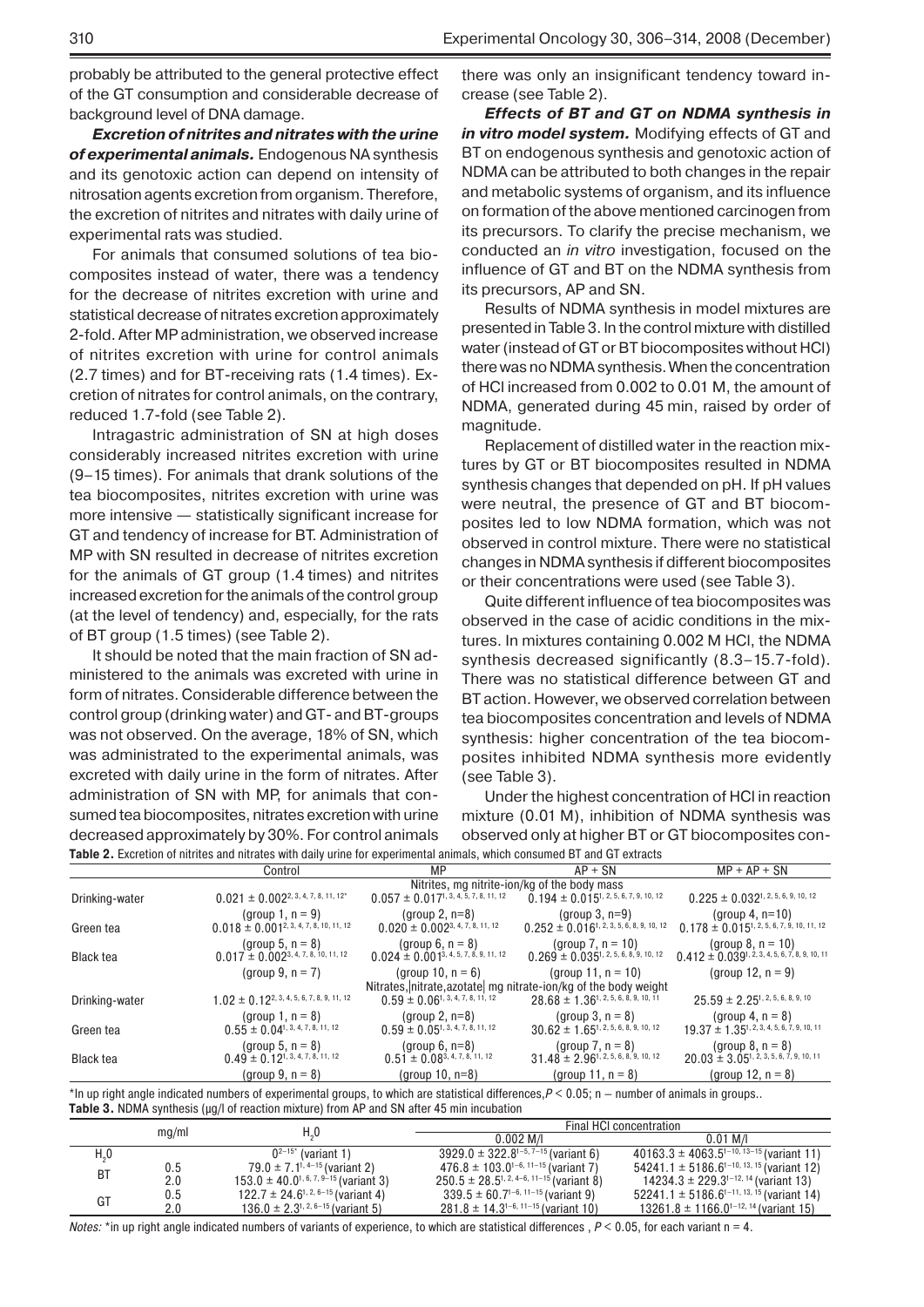centration (2.8–3.0-fold). At lower concentration of GT and BT, *vice versa*, there was an insignificant trend to the increase of NDMA synthesis (see Table 3).

Thus, the biocomposites of GT and BT changed the synthesis of NDMA from AP and SN. Their effects depended on acidity of reaction medium. However, there was no direct relation between changes in the synthesis of NDMA and changes of pH of reaction mixture as a result of presence of GT or BT. Most plausible explanation may be suggested as follows: changes of protons' concentration lead to alteration of the activity of tea compounds as nitrates "traps".

#### **DISCUSSION**

Administration of biocomposites from tea instead of drinking-water to the experimental animals results in clear increase of liquid consumption. On the other hand, according to the analysis of the approximate results of the liquid consumption by the animals from experimental groups, we conclude, that this increase is characteristic mainly for the initial stages of the experiment. However, complete replacement of water by solutions of biocomposites from tea leads to the gradual decrease of the liquid consumption by animals. In a control group such tendency is not observed. Most considerable changes are observed for BT-group, where consumption of liquid at the end of experiment is lower than that for control animals.

Replacement of drinking water by solutions from the tea biocomposites causes insignificant (at the level of tendency) decrease of nitrites' excretion with urine and reliable decrease of nitrates' excretion (approximately 2 times). This is an expected result, taking into account available data on the properties of tea and its components as nitrites' traps and inhibitors of iNOS [1, 3, 7]. For BT and GT experimental groups decrease of the level of nitrates' excretion, but not that of nitrites, can be explained by conversion of main fraction of nitrites into more stable nitrates.

The long-term consumption of tea biocomposites causes modification at the background level of DNA SSB in hepatocytes of experimental animals. In the GT-group DNA SSB level was 2.75 times lower than that of the control group, which means that GT extract either has protective action against genotoxic factors, or enhances reparative activity in hepatocytes. In contrast, in the BT group the level of DNA SSB increased 1.35 times. Possibly, this negative effect of long-term BT consumption resulted in the decrease of the BT consumption by animals at the end of experiment.

At 24 h after administration of SN and AP to the experimental animals, we observed an obvious increase in DNA damage level in hepatocytes as a result of genotoxic action of endogenously synthesized NDMA. Under the administration of MP to the experimental animals, this genotoxic effect of NDMA was suppressed almost completely.

The most negative effect was observed for animals consuming BT (the level of DNA SSB 1.48 times exceeds that of the control group). Under MP adminis-

tration genotoxic effect of NDMA was practically absent. In that case excretion of the carcinogen with urine was almost an order of magnitude higher than that in the control group. Concentration of remaining NDMA in blood (24 h after SN and AP administration) was 1.48 times higher. Probably this effect can be attributed to enhanced endogenous synthesis of NDMA from precursors. Influence of BT on the reaction of nitrosation could be both direct and indirect, that is why for the animals of this group excretion of nitrites with urine was essentially enhanced. Rates of transformation of nitrites to nitrates decreased possibly as a result of BT consumption.

For animals of GT-group and BT-group, effects of administration of NDMA precursors differed greatly. Namely, the level of DNA SSB in hepatocytes after administration of NDMA precursors was even below that of the control animals. At the same time, taking into account lower background level of DNA SSB, action of NDMA was not less acute than in the control group. Administration of MP to the animals reduced genotoxic effect of NDMA, but the level of DNA SSB in group 8 remained enhanced. As for the level of NDMA excretion with urine and its final concentration in blood 24 h after administration of precursors, it differed considerably from those of control animals and animals of BT-group. NDMA excretion with urine after AP and SN administration was enhanced, but administration of MP to the animals did not influenced its intensity (group 8), and the remaining level of this carcinogen in blood sharply decreased. Also, in contrast to the cases of the control group and BT-group, under MP and precursors administration to the experimental animals of GT group, excretion of nitrites with urine decreased. Obtained results showed that the simultaneous action of GT and MP suppressed inhibition of NDMA metabolism and enhanced the reduction of nitrites.

This might be a reason for decrease of the endogenous synthesis of NDMA and its excretion with urine. There can be other or additional explanation of such effects of GT biocomposite. Y. Kuroiwa *et al* [33] showed that green tea catechins alone showed a weak chemopreventive effect on gastric carcinogenesis, but in the presence of sodium nitrite they, in contrary, exerted a promoting effect. Proving their hypothesis the researchers carried out experiments, showing that level of 8-hydroxydeoxyguanosine in DNA after short term combined action of green tea catechins and SN was significantly increased.

Model investigations *in vitro* reflect that BT and GT biocomposites modify NDMA synthesis from its precursors, AP and SN. However, their effects depend on acidity of reaction medium and extracts concentration. In neutral reaction medium GT and BT biocomposites somewhat enhance NDMA synthesis. In contrary, presence of GT and BT in acidic reaction medium lead to decrease of NDMA formation. Increase of HCl concentration in reagent mixtures to the concentration equal to that in stomach of control rats [23] partly eliminated this effect of GT and BT. Results obtained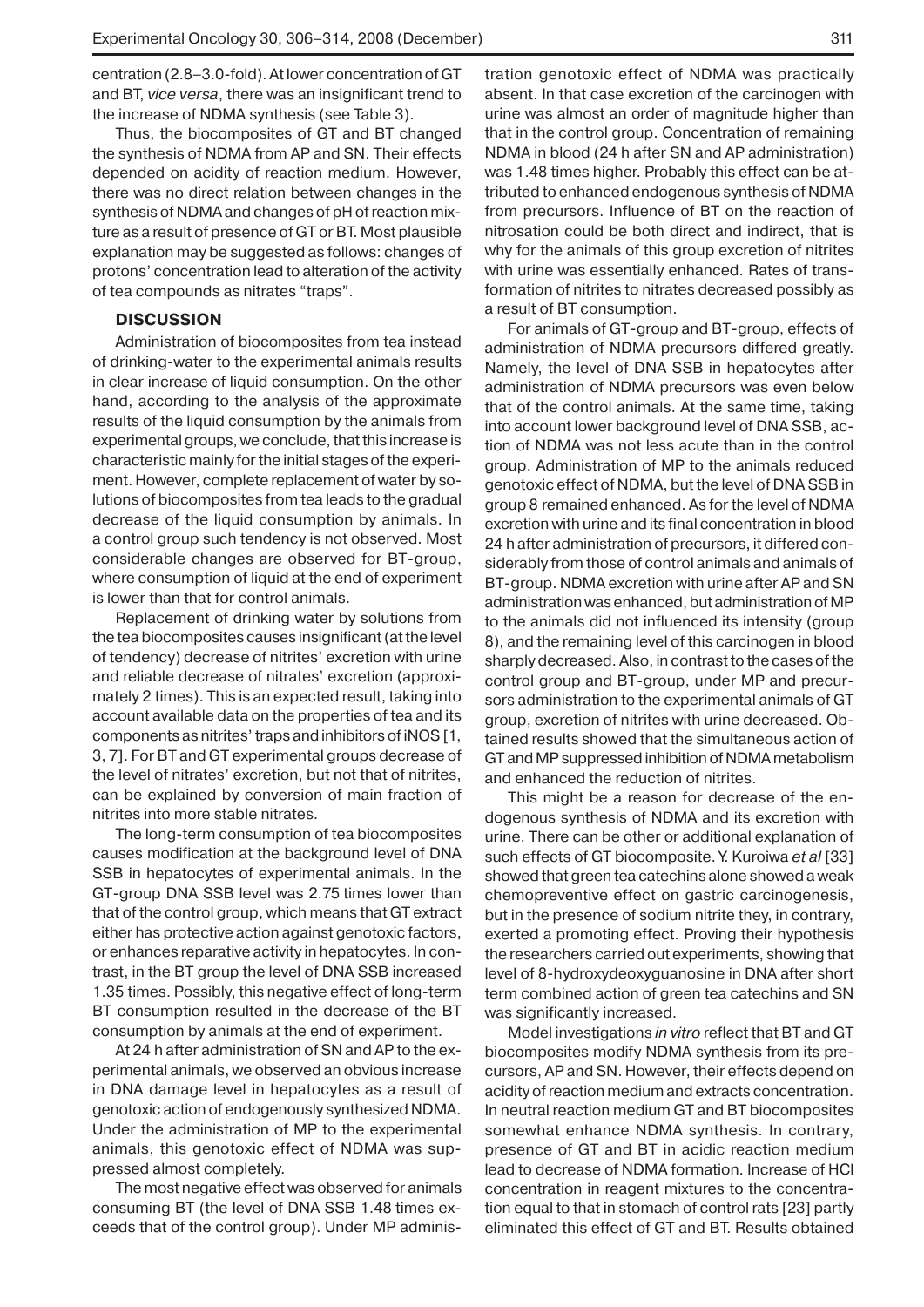*in vitro* explain greater differences of NDMA excretion with urine between individual animals in experimental groups with GT and, especially, BT administration.

On the other hand, changes observed in *in vivo* study could not be explained only by GT and BT action as chemical compounds that had modified reaction of nitrosation in stomach. Unlike *in vitro* research, the effects of tea extracts action in case of *in vivo* dramatically differed one from another, both due to genotoxic action and NDMA excretion with urine and levels of this carcinogen in blood. Observed effects are possibly caused by modifying action of GT and BT on the function of the systems, which are responsible for metabolism and reparation processes in animals organism. Young with co-authors [34] have shown, that green tea extracts induce some isoforms of cytochrome P-450 and raise the level of its mRNA. On the other hand, R. Krishnan and G.B. Maru [35] have shown that polyphenols of black tea decrease activity of CYP1A1 and 1A2. This data is in accordance with our results. However, contradictory results are received in many works, and effects significantly differ for various kinds of tea or tea extracts, and model chosen for analysis [36, 37].

Results of NDMA excretion with urine and residual NDMA content in the blood from the animals of group 12 (BT consumption) allow us to assume that long-term consumption of BT extract could result in hyperacidity of gastric content. This hypothesis requires additional study, because hypersecretion of gastric juice can result in intensification of NDMA synthesis due to two mechanisms: 1) enhancement of nitrosation reaction as a result of decrease of the pH of reactionary medium [38, 39]; 2) partial suppression of BT action as nitrites trap and an inhibitor of NDMA synthesis. Alternative hypothesis, related to NDMA synthesis as a result of gastric hypoacidity, growth of gastric microflora, and reduction of nitrates to nitrites, seems less plausible (see [40]). In the case of BT, it is necessary also to take into account information about its bactericidal action against gastric and intestinal microflora [41, 42], although there are contradictory results about action of BT against *Helicobacter pylori* [41, 43].

Summarizing the obtained results, it is possible to make the following conclusions. Biocomposites from both BT and GT modify the reaction of NDMA synthesis from AP and SN in a similar way. Their action depends on acidity of reaction medium and concentration of extracts. In neutral reaction medium GT and BT extracts intensify synthesis of NDMA from AP with SN, but in acid conditions their effect reverses.

Long-term consumption of BT has negative effect on experimental animals. Background level of DNA SSB in hepatocytes was enhanced, endogenous NDMA synthesis from precursors was intensified and its genotoxic action was increased.

Biocomposite from GT, on the contrary, had positive effect on experimental animals. Under the long-term GT consumption, background level of DNA SSB in hepatocytes decreases. This can be explained either

by upregulation of reparation in liver, stability of membranes of hepatocytes or by suppression of the genotoxic factors due to the GT action. Consumption of GT does not protect the liver cells from genotoxic action of NDMA under its endogenous synthesis. Results on the NDMA excretion with urine and its residual levels in blood of experimental animals allow us to suggest that GT modifies action of MP, as the inhibitor of NDMA metabolism. It can be assumed that GT biocomposite activates xenobiotics metabolism and its protective action is most possibly achieved through influence on carcinogenic, genotoxic and toxic compounds that require metabolic activation.

#### **ACKNOWLEDGMENTS**

This work was carried out with the financial assistance of STCU within the framework of the project No: Gr-122j.

#### **REFERENCES**

1. **Paquay JB, Haenen GR, Stender G,** *et al.* Protection against nitric oxide toxicity by tea. J Agric Food Chem 2000; **48**: 5768–72.

2. **Di Paola R, Mazzon E, Muia C,** *et al.* Green tea polyphenol extract attenuates lung injury in experimental model of carrageenan-induced pleurisy in mice. Respir Res 2005; **6**: 66.

3. **Singal A, Anjaneyulu M, Chopra K.** Modulatory role of green tea extract on antinociceptive effect of morphine in diabetic mice. J Med Food 2005; **8**: 386–91.

4. **Suzuki M, Tabuchi M, Ikeda M,** *et al.* Protective effects of green tea catechins on cerebral ischemic damage. Med Sci Monit 2004; **10**: 166–74.

5. **Santhosh KT, Swarnam J, Ramadasan K.** Potent suppressive effect of green tea polyphenols on tobacco-induced mutagenicity. Phytomedicine 2005; **12**: 216–20.

6. **Han MK.** Epigallocatechin gallate, a constituent of green tea, suppresses cytokine-induced pancreatic beta-cell damage. Exp Mol Med 2003; **35**: 136–9.

7. **Panzella L, Manini P, Napolitano A,** *et al.* The acidpromoted reaction of the green tea polyphenol epigallocatechin gallate with nitrite ions. Chem Res Toxicol 2005; **18**: 722–9.

8. **Ohsawa K, Nakagawa SY, Kimura M,** *et al.* Detection of *in vivo* genotoxicity of endogenously formed N-nitroso compounds and suppression by ascorbic acid, teas and fruit juices. Mutat Res 2003; **539**: 65–76.

9. **de Boer JG, Yang H, Holcroft J,** *et al.* Chemoprotection against N-nitrosomethylbenzylamine-induced mutation in the rat esophagus. Nutr Cancer 2004; **50**: 168–73.

10. **Zhu JQ, Xiao Y, Liu ZQ,** *et al.* The effects of Chinese tea on the methylation of DNA by the esophageal carcinogen N-nitrosomethylbenzylamine. Biomed Environ Sci 1991; **4**: 225–31.

11. **Chen J.** The effects of Chinese tea on the occurrence of esophageal tumors induced by N-nitrosomethylbenzylamine in rats. Prev Med 1992; **21**: 385–91.

12. **Morse MA, Kresty LA, Steele VE,** *et al.* Effects of theaflavins on N-nitrosomethylbenzylamine-induced esophageal tumorigenesis. Nutr Cancer 1997; **29**: 7–12.

13. **Krul CA, Zeilmaker MJ, Schothorst RC,** *et al.*Intragastric formation and modulation of N-nitrosodimethylamine in a dynamic *in vitro* gastrointestinal model under human physiological conditions. Food Chem Toxicol 2004; **42**: 51–63.

14. **Choi SY, Chung MJ, Sung NJ.** Volatile N-nitrosamine inhibition after intake Korean green tea and Maesil (*Prunus*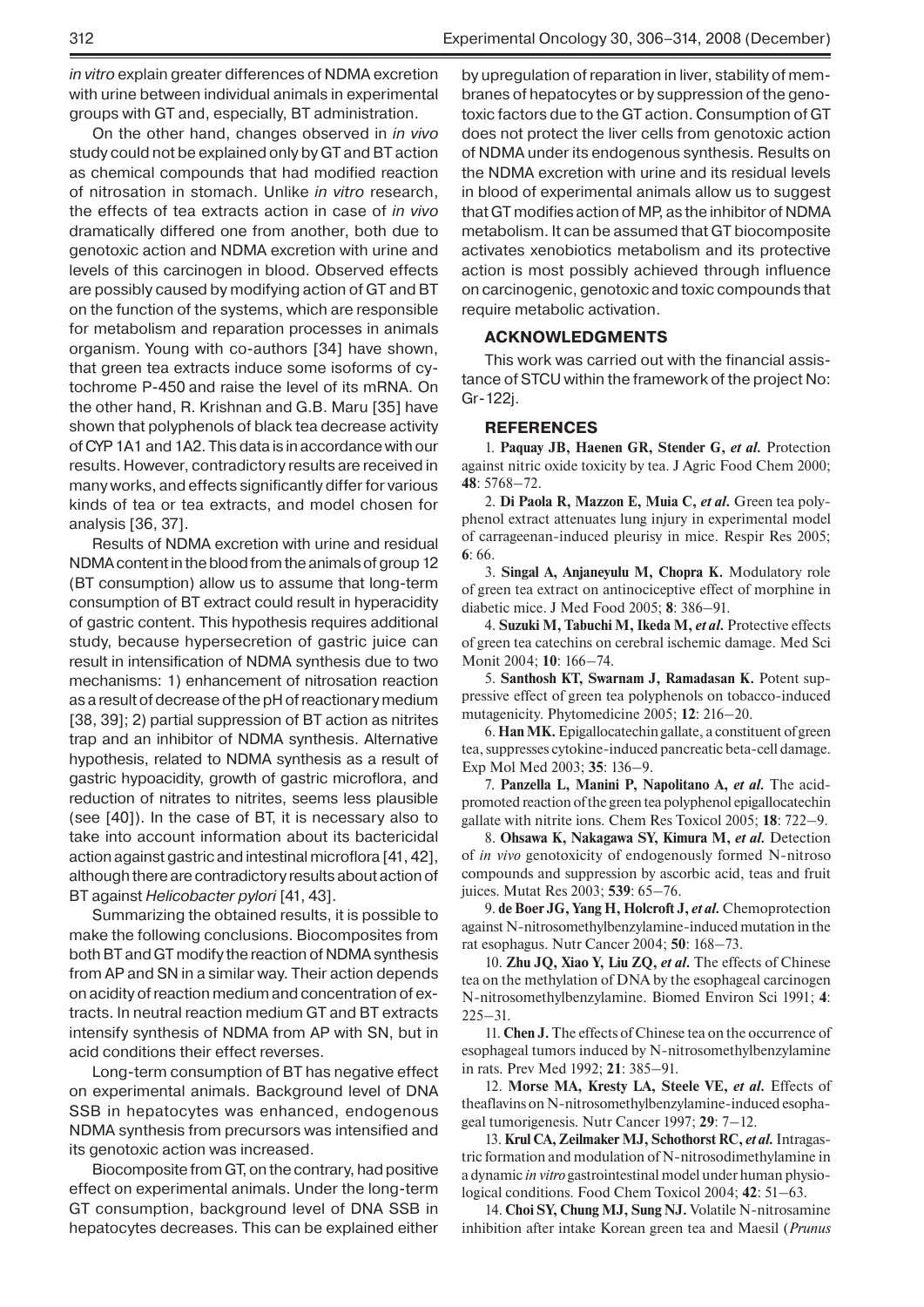*mume* SIEB. et ZACC.) extracts with an amine-rich diet in subjects ingesting nitrate. Food Chem Toxicol 2002; **40**: 949–57.

15. **Stich HF.** Teas and tea components as inhibitors of carcinogen formation in model systems and man. Prev Med 1992; **21**: 377–84.

16. **Lee SC, Kim SY, Jeong SM,** *et al.*Effect of far-infrared irradiation on catechins and nitrite scavenging activity of green tea. J Agric Food Chem 2006; **54**: 399–403.

17. **Li ZG, Shimada Y, Sato F,** *et al.*Promotion effects of hot water on N-nitrosomethylbenzylamine-induced esophageal tumorigenesis in F344 rats. Oncol Rep 2003; **10**: 421–6.

18. **Vermeer IT, Moonen EJ, Dallinga JW,** *et al.* Effect of ascorbic acid and green tea on endogenous formation of N-nitrosodimethylamine and N-nitrosopiperidine in humans. Mutat Res 1999; **428**: 353–61.

19. **Nobre Junior HV, Cunha GM, Maia FD,** *et al.* Catechin attenuates 6-hydroxydopamine (6-OHDA)-induced cell death in primary cultures of mesencephalic cells. Comp Biochem Physiol C Toxicol Pharmacol 2003; **136**: 175–80.

20. **Gulua L, Kvesitadze G, Omiadze N,** *et al.* "Treatmentand-prophylactic vegetative preparation and a method of its manufacture" — the decision on patent № 58174 issuance from March, 31st 2008.

21. **Kawanishi T, Takahashi A, Ohno Y,** *et al.* New method for quantitative measurement of N-nitrosodimethylamine formation in the whole mouse. Arch Toxicol 1983; **54**: 323–30.

22. **Perciballi M, Hotchkiss JH.** *In vivo* inhibition of N-nitrosodimethylamine metabolism by 4-methylpyrazol: a model for endogenous nitrosation. Carcinogenesis 1989; **10**: 2303–9.

23. **Li Zhu, Zhong-Cheng Yang, Ao Li,** *et al.* Reduced gastric acid production in burn shock period and its significance in the prevention and treatment of acute gastric mucosal lesions. World J Gastroenterol 2000; **6**: 84–8.

24. **Kann UM.** Detection and estimation of levels of steam-volatile N-nitrosamines in food products. Technique instructions. Tallin, 1981; 40 p.

25. **Fine DH, Rounbehler DP.** Analysis of volatile N-nitroso compounds by combined gas chromatography and thermal energy analysis. In: Environmental N-nitroso compounds, analysis and formation. Lyon: IARC, 1976: 117–27 (IARC Sci Publ; № 14).

26. **Green LC, Wagner DA, Glogowski JG.** Analysis of nitrate, nitrite and nitrate in biological fluids. Anal Biochem 1982; **126**: 131–8.

27. State Standard 24481–80. Drinking water. December, 29, 1980 (USSR). (In Russian).

28. **Rooma MYa, Kann EM, Vetting K.** Application of cadmium column for nitrates detection in urine. In: Cancirogenic N-nitroso-containing substances and their precursors — their formation and detection in environment. Thesis book of V All-USSR Symposium. Tallin, 1984: 210–2.

29. **Angstrom G, Erixon K.** Radiation-induced strand breakage in DNA from mammalian cells. Strand separation in alkaline solution. Int J Radiat Biol 1973; **23**: 285–9.

30. **Gasiev AI, Malahova LV, Trofimenko AF.** Simple express-method for detection DNA damage and reparation in mammal cells. Radiobiology 1979; **19**: 502–6.

31. **Mazin A, Sulimova G, Vanjushin B.** Granulated hydroxyapatite preparation and chromatographic properties. Analyt. Biochem 1974; **61**: 62–71.

32. **Lakin GF.** Biometry. Moscow: Visshaia Shkola, 1990. 352 p. (In Russian).

33. **Kuroiwa Y, Ishii Y, Umemura T,** *et al.* Combined treatment with green tea catechins and sodium nitrite selectively promotes rat forestomach carcinogenesis after initiation with N-methyl-N'- nitro-N-nitrosoguanidine. Cancer Sci 2007; **98**: 949–57.

34. **Yang SP, Raner GM.** Cytochrome P450 expression and activities in human tongue cells and their modulation by green tea extract. Toxicol Appl Pharmacol 2005; **202**: 140–50.

35. **Krishnan R, Maru GB.** Inhibitory effects of polymeric black tea polyphenols on the formation of B(a)P-derived DNA adducts in mouse skin. J Environ Pathol Toxicol Oncol 2005; **24**: 79–90.

36. **Niwattisaiwong N, Luo XX, Coville PF,** *et al.* Effects of Chinese, Japanese and Western tea on hepatic P450 enzyme activities in rats. Drug Metabol Drug Interact 2004; **20**: 43–56.

37. **Chow HH, Hakim IA, Vining DR,** *et al.* Effects of repeated green tea catechin administration on human cytochrome P450 activity. Cancer Epidemiol Biomarkers Prev 2006; **15**: 2473–6.

38. **Rubenchik BL.** Formation of carcinogenes of nitrogen compounds. Kiev: Naukova Dumka, 1990; 214 p. (In Russian).

39. **Hinuma K, Matsuda J, Tanida N,** *et al.* N-nitrosamines in the stomach with special reference to in vitro formation, and kinetics after intragastric or intravenous administration in rats. Gastroenterol Jpn 1990; **4**: 417–24.

40. **Viani F, Siegrist HH, Pignatelli B,** *et al.* The effect of intra-gastric acidity and flora on the concentration of N-nitroso compounds in the stomach. Eur J Gastroenterol Hepatol 2000; **12**: 165–73.

41. **Yee YK, Koo MW, Szeto ML.** Chinese tea consumption and lower risk of *Helicobacter* infection. J Gastroenterol Hepatol 2002; **17**: 552–5.

42. **Mai V, Katki HA, Harmsen H,** *et al.* Effects of a controlled diet and black tea drinking on the fecal microflora composition and the fecal bile acid profile of human volunteers in a double-blinded randomized feeding study. J Nutr 2004; **134**: 473–8.

43. **O'Mahony R, Al-Khtheeri H, Weerasekera D,** *et al.*  Bactericidal and anti-adhesive properties of culinary and medicinal plants against *Helicobacter pylori*. World J Gastroenterol 2005; **11**: 7499–507.